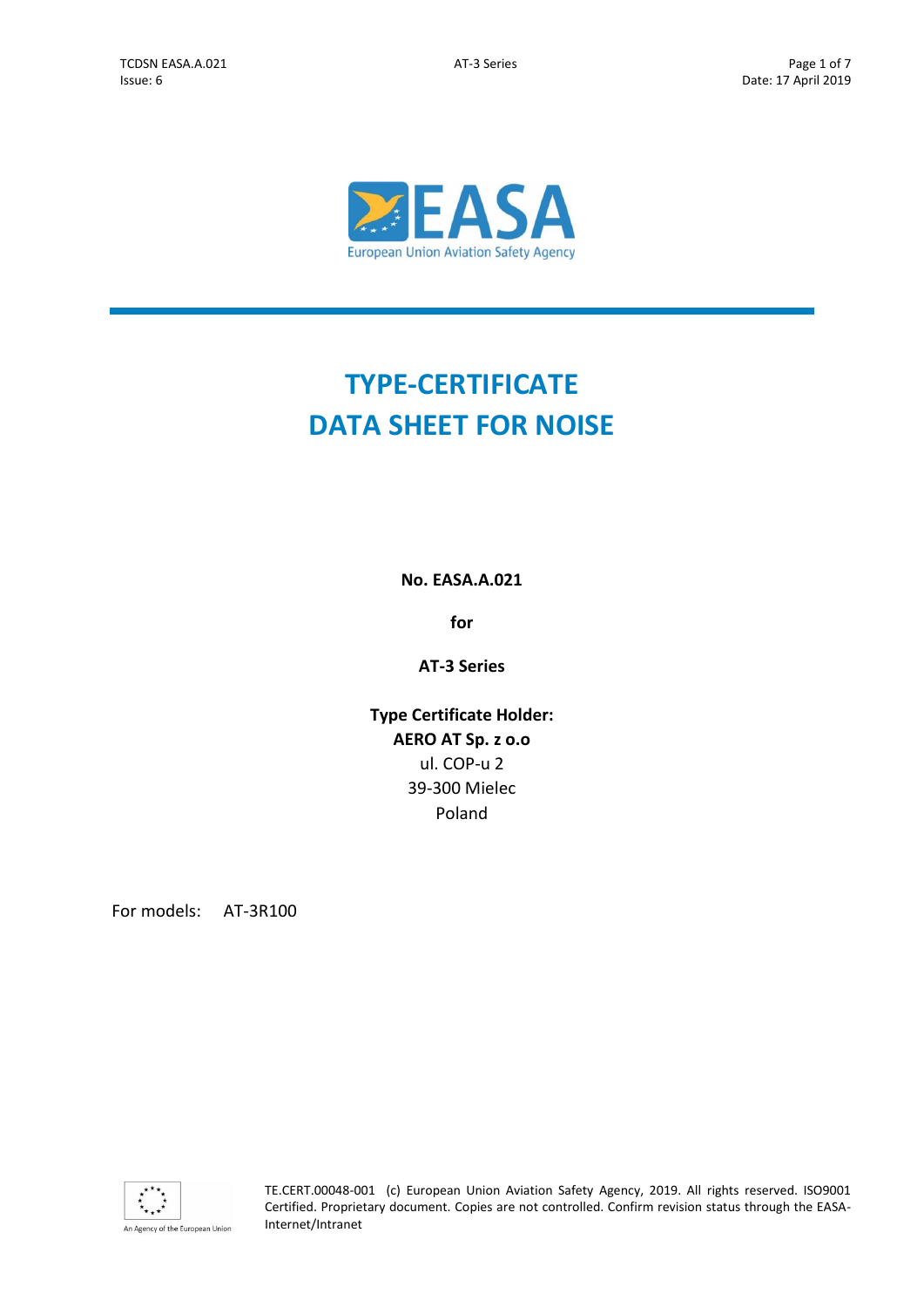# INTENTIONALLY LEFT BLANK



TC.CERT.00048-001 (c) European Union Aviation Safety Agency, 2019. All rights reserved. ISO9001 Certified. Proprietary document. Copies are not controlled. Confirm revision status through the EASA-Internet/Intranet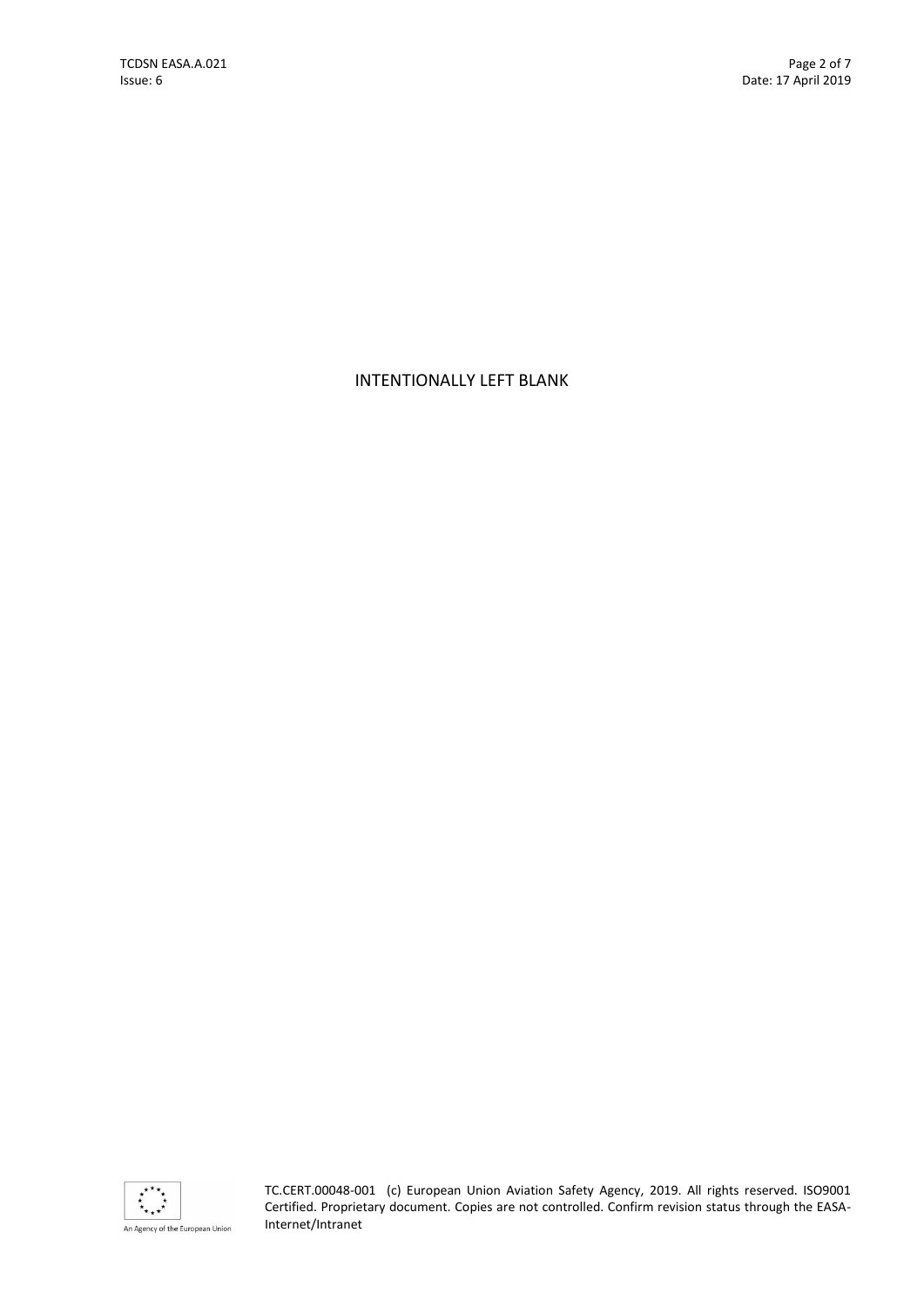| Type Certificate Holder <sup>1</sup> | AERO AT SP. z o.o                   |                     | Aircraft Type Designation <sup>1</sup> | AT-3R100            |           |
|--------------------------------------|-------------------------------------|---------------------|----------------------------------------|---------------------|-----------|
| Engine Manufacturer <sup>1</sup>     | <b>BRP - Rotax GmbH &amp; Co.KG</b> |                     | Engine Type Designation <sup>1</sup>   | <b>Rotax 912 S2</b> |           |
| Noise Certification Basis            | <b>ICAO Annex 16, Volume I</b>      | Edition / Amendment |                                        | Chapter $1$         | 10(10.4b) |

|                    |                                        |                                            | Additional modifications essential to meet the                    | Maximum                  | Take-off dB(A)     |       |                    |
|--------------------|----------------------------------------|--------------------------------------------|-------------------------------------------------------------------|--------------------------|--------------------|-------|--------------------|
| EASA<br>Record No. | Propeller<br>Manufacturer <sup>1</sup> | Propeller Type<br>Designation <sup>1</sup> | requirements or needed to attain the certificated<br>noise levels | Take-off<br>$mass1$ (kg) | Level <sup>1</sup> | Limit | See<br><b>Note</b> |
| C13975             | <b>Elprop</b>                          | $3 - 1 - 1P$                               | none                                                              | 630                      | 71.5               | 71.5  |                    |
| C18                | <b>Elprop</b>                          | $3 - 1 - 1P$                               | none                                                              | 582                      | 65.7               | 70.3  |                    |
| C3                 | <b>GT Eliche</b>                       | GT-2/173/VRR-FW101SRTC                     | none                                                              | 582                      | 66.6               | 70.3  |                    |

1 See Note 1.

1



TE.CERT.00048-001 (c) European Union Aviation Safety Agency, 2019. All rights reserved. ISO9001 Certified. Proprietary document. Copies are not controlled. Confirm revision status through the EASA-Internet/Intranet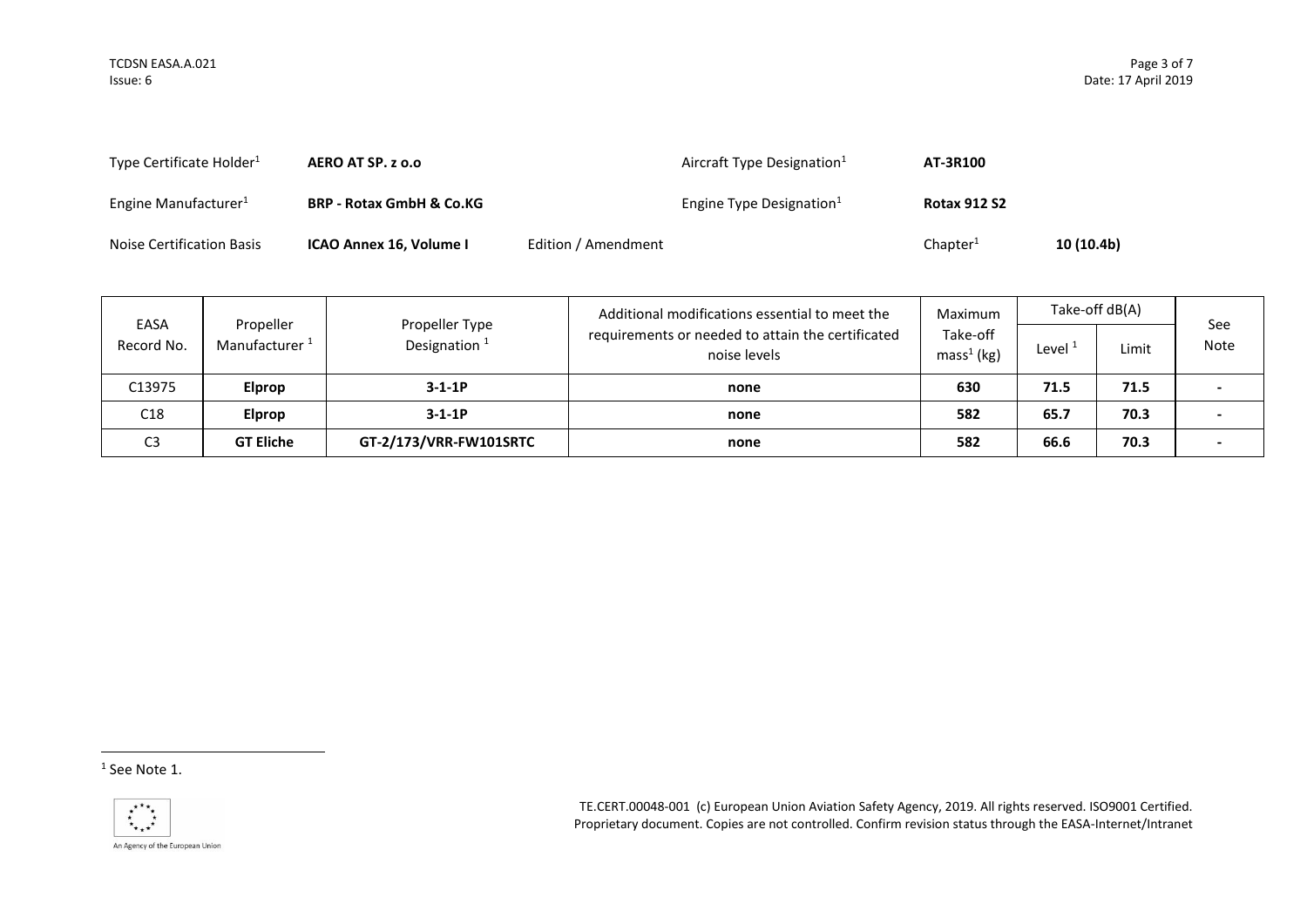| Type Certificate Holder <sup>1</sup> | AERO AT SP. z o.o                   |                     | Aircraft Type Designation <sup>1</sup> | AT-3R100             |            |
|--------------------------------------|-------------------------------------|---------------------|----------------------------------------|----------------------|------------|
| Engine Manufacturer <sup>1</sup>     | <b>BRP - Rotax GmbH &amp; Co.KG</b> |                     | Engine Type Designation <sup>1</sup>   | <b>Rotax 912 S4</b>  |            |
| Noise Certification Basis            | ICAO Annex 16, Volume I             | Edition / Amendment |                                        | Chanter <sup>1</sup> | 10 (10.4b) |

| EASA       |                                        | Additional modifications essential to meet the | Maximum                                                           | Take-off dB(A)           |       |       |             |
|------------|----------------------------------------|------------------------------------------------|-------------------------------------------------------------------|--------------------------|-------|-------|-------------|
| Record No. | Propeller<br>Manufacturer <sup>1</sup> | Propeller Type<br>Designation <sup>1</sup>     | requirements or needed to attain the certificated<br>noise levels | Take-off<br>$mass1$ (kg) | Level | Limit | See<br>Note |
| C13976     | Elprop                                 | $3 - 1 - 1P$                                   | none                                                              | 630                      | 71.5  | 71.5  |             |
| C640       | Elprop                                 | $3 - 1 - 1P$                                   | none                                                              | 582                      | 65.7  | 70.3  |             |
| C4         | <b>GT Eliche</b>                       | GT-2/173/VRR-FW101SRTC                         | none                                                              | 582                      | 66.6  | 70.3  |             |

1 See Note 1.

1



TE.CERT.00048-001 (c) European Union Aviation Safety Agency, 2019. All rights reserved. ISO9001 Certified. Proprietary document. Copies are not controlled. Confirm revision status through the EASA-Internet/Intranet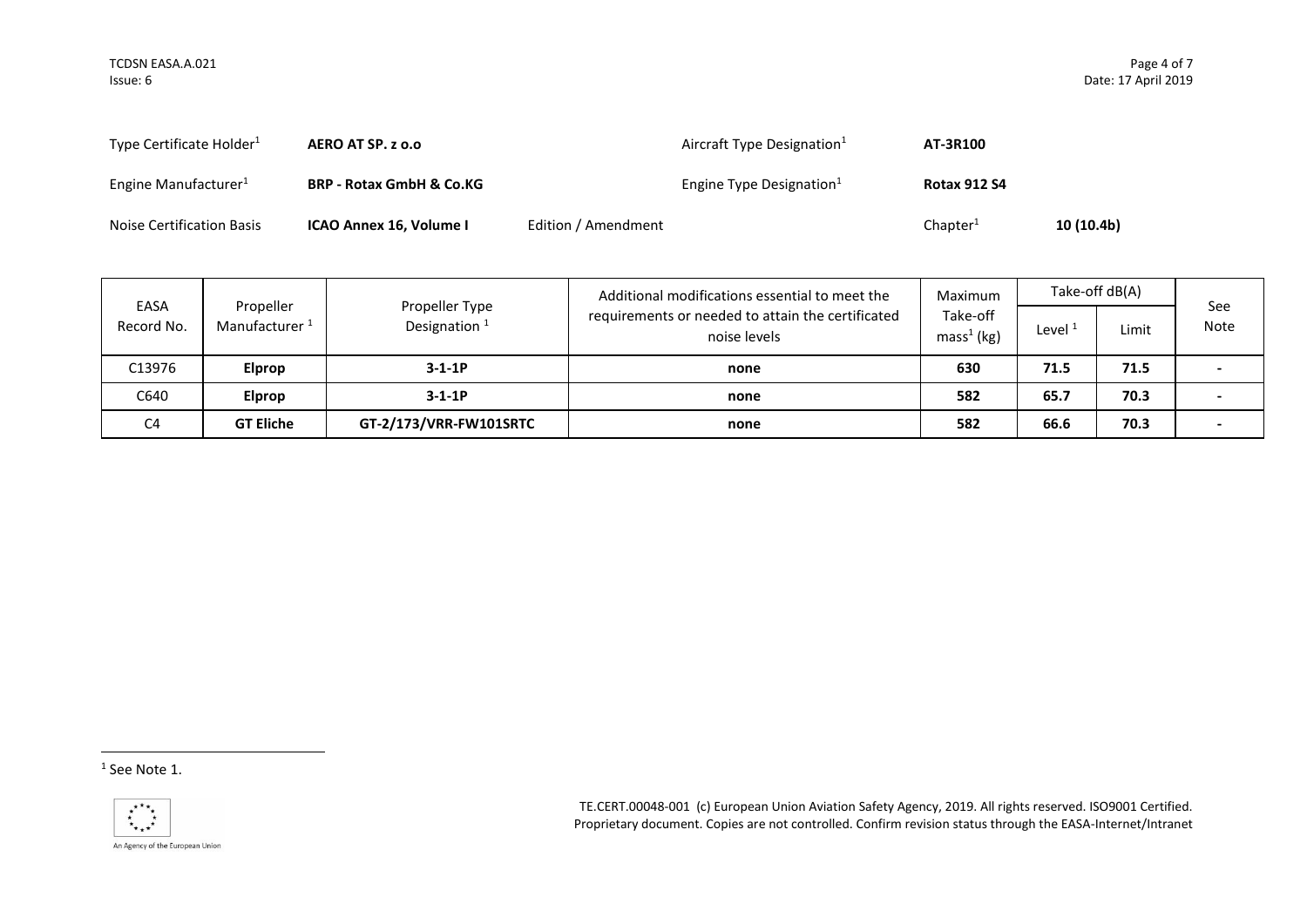| Type Certificate Holder <sup>1</sup> | AERO AT SP. z o.o                   |                     | Aircraft Type Designation $1$        | AT-3R100             |           |
|--------------------------------------|-------------------------------------|---------------------|--------------------------------------|----------------------|-----------|
| Engine Manufacturer <sup>1</sup>     | <b>BRP - Rotax GmbH &amp; Co.KG</b> |                     | Engine Type Designation <sup>1</sup> | Rotax 912 iSc2 Sport |           |
| Noise Certification Basis            | ICAO Annex 16, Volume I             | Edition / Amendment |                                      | Chapter <sup>1</sup> | 10(10.4b) |

| EASA       |                                        |                                            | Additional modifications essential to meet the                    | Maximum                  | Take-off dB(A)     |       |                          |
|------------|----------------------------------------|--------------------------------------------|-------------------------------------------------------------------|--------------------------|--------------------|-------|--------------------------|
| Record No. | Propeller<br>Manufacturer <sup>1</sup> | Propeller Type<br>Designation <sup>1</sup> | requirements or needed to attain the certificated<br>noise levels | Take-off<br>$mass1$ (kg) | Level <sup>1</sup> | Limit | See<br><b>Note</b>       |
| C13974     | <b>Elprop</b>                          | $3 - 1 - 1P$                               | none                                                              | 630                      | 71.5               | 71.5  |                          |
| C13673     | <b>Elprop</b>                          | $3 - 1 - 1P$                               | none                                                              | 582                      | 65.7               | 70.3  |                          |
| C13674     | <b>GT Eliche</b>                       | GT-2/173/VRR-FW101SRTC                     | none                                                              | 582                      | 66.6               | 70.3  | $\overline{\phantom{a}}$ |

1 See Note 1.

1



TE.CERT.00048-001 (c) European Union Aviation Safety Agency, 2019. All rights reserved. ISO9001 Certified. Proprietary document. Copies are not controlled. Confirm revision status through the EASA-Internet/Intranet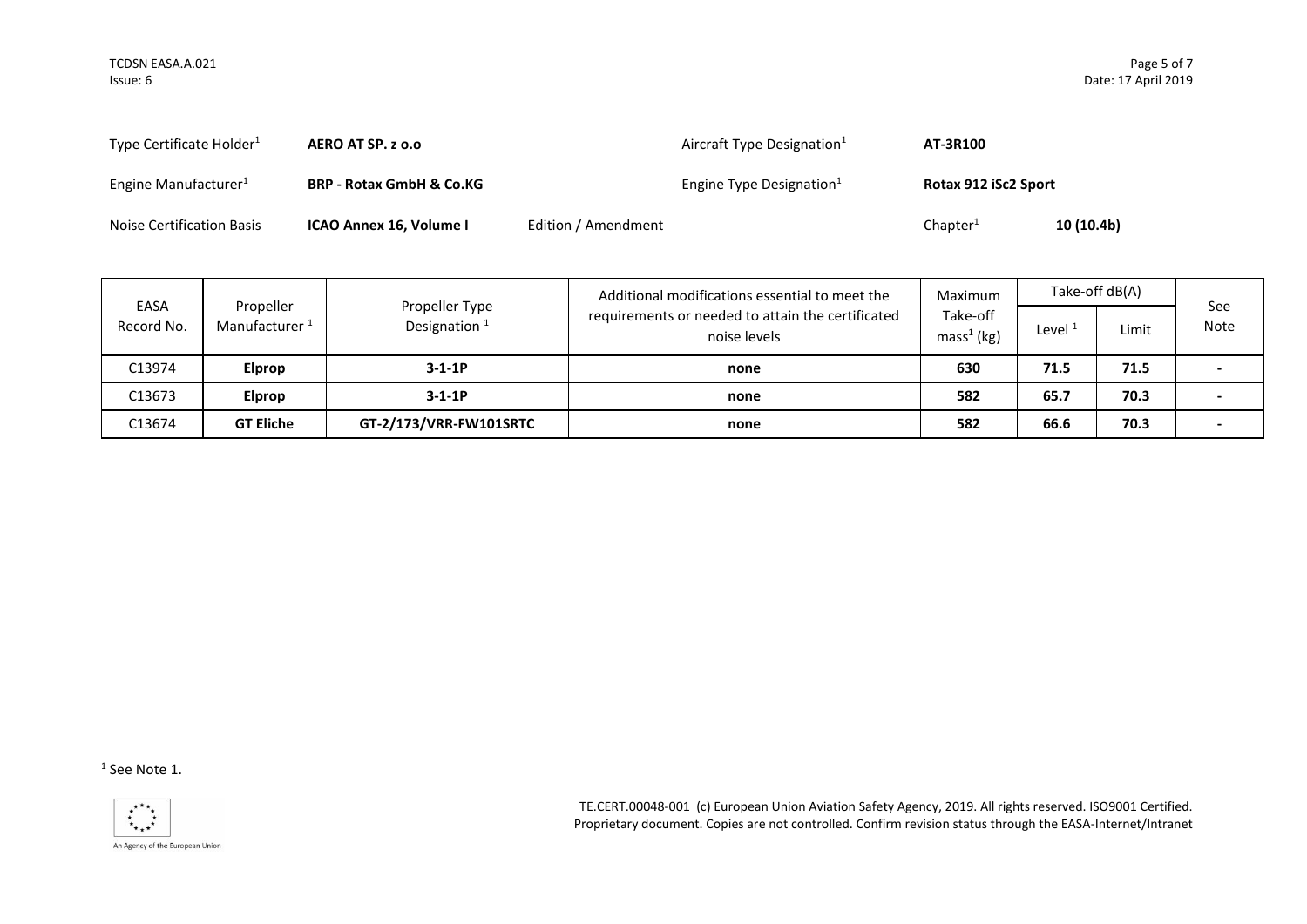Page 6 of 7<br>Page 6 of 7<br>Date: 17 April 2019

### **TCDSN EASA.A.021 Notes**

1. Items so marked shall be included on EASA Form 45.



TE.CERT.00048-001 (c) European Union Aviation Safety Agency, 2019. All rights reserved. ISO9001 Certified. Proprietary document. Copies are not controlled. Confirm revision status through the EASA-Internet/Intranet